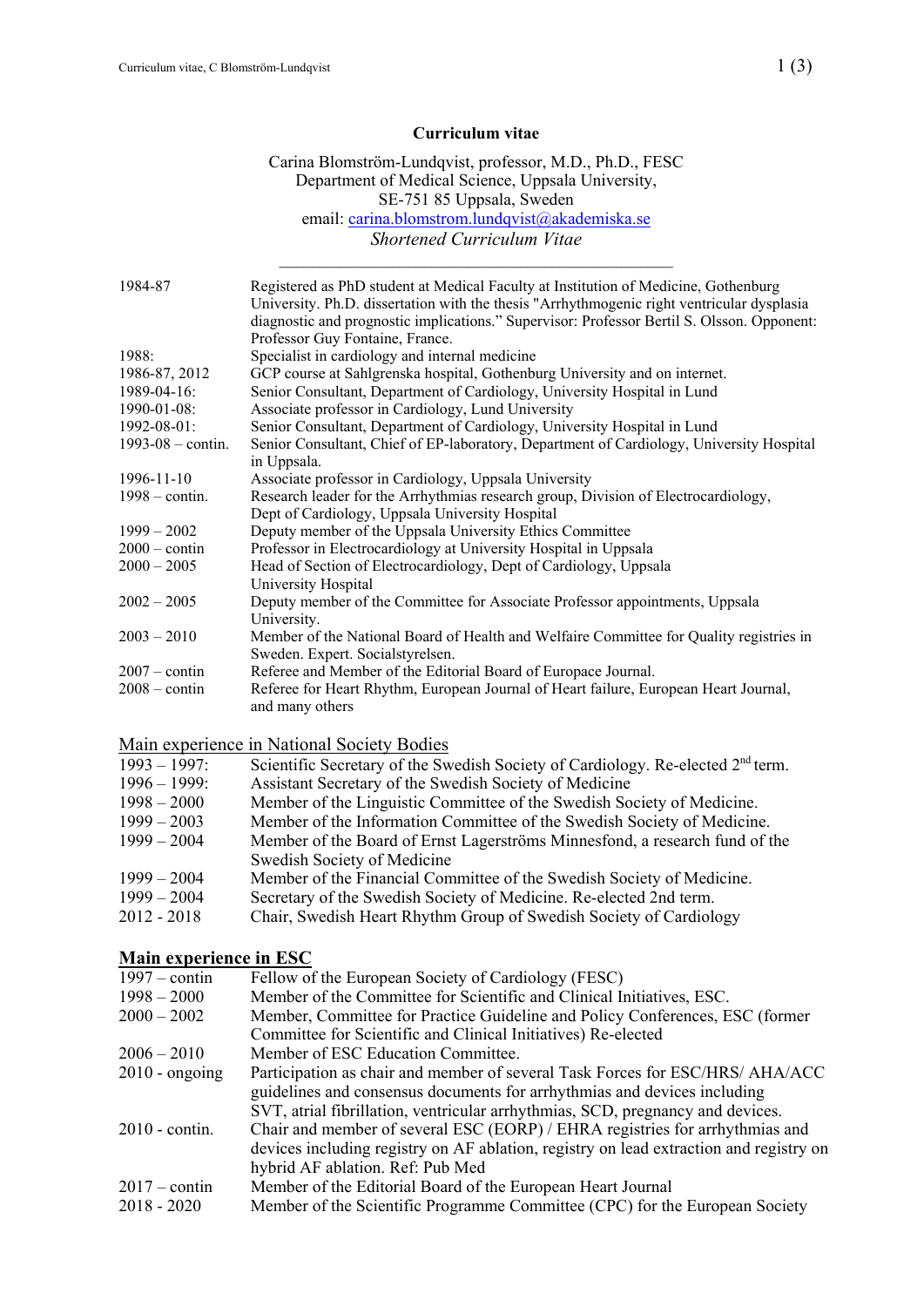## **Main experience in WGA and EHRA**

|               | Tan Vaperience in West and Emily                                                                                                                                          |
|---------------|---------------------------------------------------------------------------------------------------------------------------------------------------------------------------|
| $1998 - 2004$ | Nucleus member, Working Group of Arrhythmias (WGA) of ESC.                                                                                                                |
| $2000 - 2002$ | Vice chairman of the ESC Working Group of Arrhythmias (WGA).                                                                                                              |
| $2002 - 2003$ | Chairman of the ESC Working Group of Arrhythmias (WGA).                                                                                                                   |
| $2003 - 2005$ | Member of the Constitutional Executive Board of the European Heart                                                                                                        |
|               | Rhythm Association (EHRA)                                                                                                                                                 |
| $2004 - 2006$ | Member and EHRA representative of the International Coalition of Pacing and<br>EP Organizations (COPE), of the HRS, Heart Rhythm Society, United States.                  |
| $2005 - 2015$ | Board member of the European Heart Rhythm Association (EHRA).                                                                                                             |
| $2005 - 2009$ | Chair of the Education Committee of the European Heart Rhythm<br>Association (EHRA).                                                                                      |
| $2005 - 2009$ | Steering Committee Member of the Scientific Programme Committee of<br>Europace congress, the European Heart Rhythm Association (EHRA),<br>European Society of Cardiology. |
| $2006 - 2011$ | Steering Committee Member of the Education Committee of the European<br>Society of Cardiology.                                                                            |
| $2009 - 2011$ | Secretary of the European Heart Rhythm Association (EHRA), European<br>Society of Cardiology.                                                                             |
| $2011 - 2015$ | Chair, Scientific Initiative Committee of EHRA.                                                                                                                           |
| $2015 - 2018$ | Deputy member of European Heart Rhythm Association (EHRA)<br>Scientific Document Committee                                                                                |
| $2017 - 2019$ | Deputy member of European Heart Rhythm Association (EHRA)<br>Programme Committee for the EP congress 2017.                                                                |

# **Other administrative, educational, guideline related tasks**

| Member of the International Advisory Council of NASPE (North American Society<br>of Electrophysiology), USA.                                |
|---------------------------------------------------------------------------------------------------------------------------------------------|
| Advisory Board member for 3 Medtech and 2 Pharma-industry Science enterprises.                                                              |
| Advisor to expert panels in the field of medical devices for the EUROPEAN<br>COMMISSION, DIRECTORATE-GENERAL FOR HEALTH AND FOOD<br>SAFETY. |
| Expert for scientific applications to Tenure Track Position as Professor in<br>Cardiology at Tampere University, Finland                    |
| Anchor person of Diploma of Advanced Studies in Cardiac Arrhythmia<br>Management (DAS-CAM) at Maastricht University.                        |
|                                                                                                                                             |

### **Other scientific related tasks**

| $1991 - 1995$ | Experience of several Clinical trials since 1991, for some as principal investigator.                                           |
|---------------|---------------------------------------------------------------------------------------------------------------------------------|
|               | Some of which are CRT and atrial fibrillation trials: Rely, Engage, Averroes,                                                   |
|               | Xantus, Care-HF trials and NOAH AF trial, Adapt response.                                                                       |
| 2011 - 2012   | Evaluator for the Academy of Finland, Research Council for Health Panel                                                         |
|               | September 2011 Call for clinical research.                                                                                      |
| 2011 - 2012   | Chair and evaluator for the Academy of Finland, Research Council for<br>Health Panel September 2012 Call for clinical research. |
| 2018 - 2019   | Expert in a Committee reviewing scientific applications to Dutch Heart                                                          |